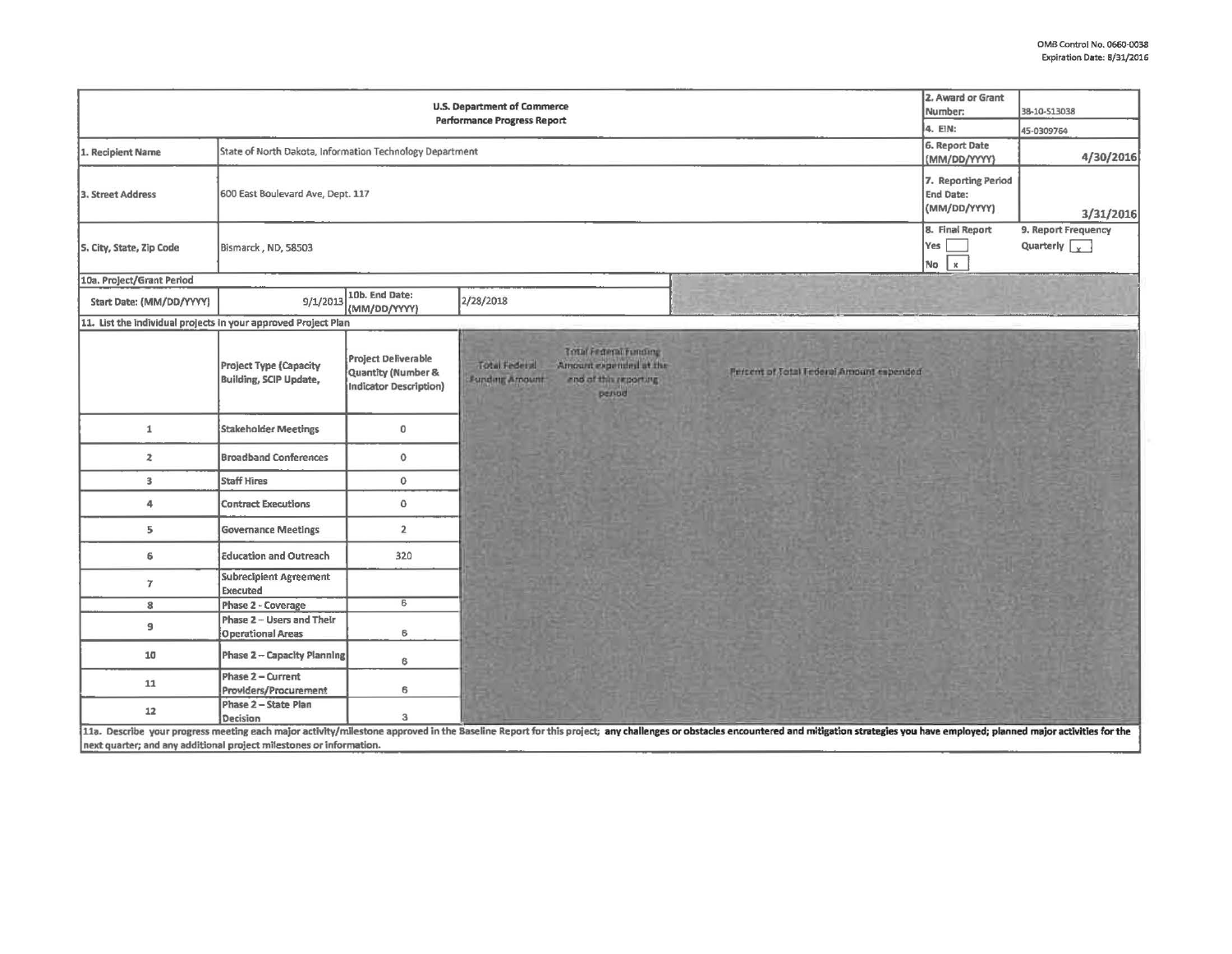Stakeholder Meetings - No stakeholder meetings this quarter as we have been reviewing the RFP and working with First Net as part of the 2016 consultation plan

Broadband Conferences - No Broadband meetings this quarter as we have been working with FirstNet to review the RFP and as part of the 2016 consultation plan.

Staff Hires - We continue to use the part time services of a program manager, accountant, CIO, CFO, Project Sponsor, Project Management Specialist, and a Procurement Officer; A new program manager was hired at the end of t however, this is not a new position, rather a replacement for the departed program manager.

Governance Meetings - On 1/11/2016, we presented an overview of the grant and program funding status to the SIEC and discussed establishing an education program to educate community on FirstNet broadband use. The team also the published intent and purpose of the FirstNet Consultation activities. On 2/29/2016, the ND FirstNet team presented an in-depth review to the SIEC and discussed the contract process timeline relative to events in North pending gubernatorial election, the upcoming budget legislative session in 2017 and timing of events for release of the state plan, to include an overview of options the state has relative to FirstNet.

Education and Outreach - We had 320 visits to our Broadband ND website from 240 visitors in North Dakota. The program is transitioning to a new site. Redirects are being set up to push traffic to the new and more in-depth We'll continue to collect analytlcs for the new site.

Phase 2 Coverage - Iterative data submitted to FirstNet.

Phase 2 Users & Operational Areas- Iterative data submitted *to* First Net.

Phase 2 Current Providers/Procurement - Iterative data submitted to FirstNet.

Phase 2 State Plan Decision - FirstNet included a State Plan template in the January 2016 Request for Proposal released in January 2016. The plan includes limited comments, but the bulk will be complete post-contract award analyzing the document and will continue to work with FirstNet throughout the 2016 consultation process. Since the state is undergoing an election year, the final process may not be finalized until after the election.

11b. If the project team anticipates requesting any changes to the approved Baseline Report in the next quarter, describe those below. Note that any substantive changes to the Baseline Report must be approved by the Depart Commerce before implementation.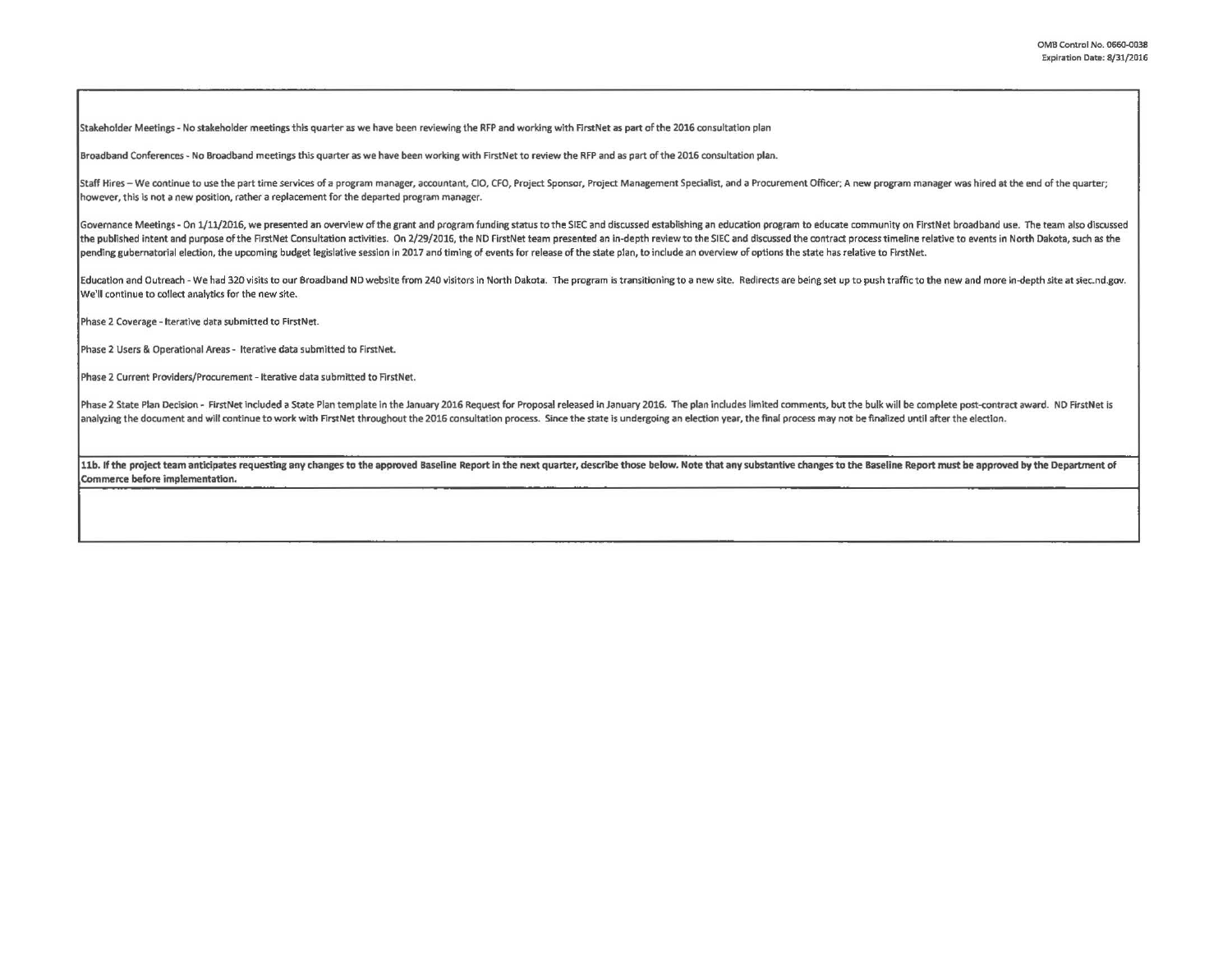11c. Provide any other information that would be useful to NTIA as it assesses this project's progress.

The program has transitioned to a new program manager just prior to the end of this quarter. The new program manager is reviewing current status and will assess current practices for future actions. The program is also tra web site sponsored by the state's governing body and providing more information for consumers/stakeholders.

lld. Describe any success stories or best practices you have identified. Please be as specific as possible.

12. Personnel

12a. If the project is not fully staffed, describe how any lack of staffing may impact the project's time line and when the project will be fully staffed.

The project is fully staffed.

| 12b. Staffing Table                                                                                                                   |               |                                                                  |                                                                                      |                      |                                      |                   |                 |                                         |                                                                                                                                                                                    |  |
|---------------------------------------------------------------------------------------------------------------------------------------|---------------|------------------------------------------------------------------|--------------------------------------------------------------------------------------|----------------------|--------------------------------------|-------------------|-----------------|-----------------------------------------|------------------------------------------------------------------------------------------------------------------------------------------------------------------------------------|--|
| Job Title                                                                                                                             | FTE%          | Project (s) Assigned                                             |                                                                                      |                      |                                      |                   |                 |                                         | Change                                                                                                                                                                             |  |
| Program Manager                                                                                                                       | 50            | Development of program activites and oversight of Subcontractors |                                                                                      |                      |                                      |                   |                 |                                         | The new program<br>manager started on March<br>28, 2016 to replace<br>departing Travis Durick;<br>Tom Harris was<br>acting/interim program<br>manager during transition<br>period. |  |
| Project Sponsor                                                                                                                       | 9             |                                                                  | Oversight of Program Manager and Subrecipient, steering of project<br>No Change      |                      |                                      |                   |                 |                                         |                                                                                                                                                                                    |  |
| CIO <sup>1</sup>                                                                                                                      | $^{\circ}$    |                                                                  | Oversight of project, interface with Governor's Office<br>No Change                  |                      |                                      |                   |                 |                                         |                                                                                                                                                                                    |  |
| CFO                                                                                                                                   | O.            |                                                                  | Oversight of financial planning, tracking, and reporting practices                   |                      |                                      |                   |                 |                                         | No Change                                                                                                                                                                          |  |
| Accountant                                                                                                                            | $\circ$       | Execution of financial tracking, and reporting practices         |                                                                                      |                      |                                      |                   |                 | No Change                               |                                                                                                                                                                                    |  |
| Project Management Specialist                                                                                                         | 14            | Management of project management processes                       |                                                                                      |                      |                                      |                   |                 |                                         | No Change                                                                                                                                                                          |  |
| <b>Procurement Officer</b>                                                                                                            | $\Omega$      |                                                                  | Develop, implement, and oversight of contract for subrecipient services<br>No Change |                      |                                      |                   |                 |                                         |                                                                                                                                                                                    |  |
| 13. Subcontracts (Vendors and/or Subrecipients)                                                                                       |               |                                                                  |                                                                                      |                      |                                      |                   |                 |                                         |                                                                                                                                                                                    |  |
| 13a. Subcontracts Table - include all subcontractors. The totals from this table must equal the "Subcontracts Total" in Question 14f. |               |                                                                  |                                                                                      |                      |                                      |                   |                 |                                         |                                                                                                                                                                                    |  |
| Name                                                                                                                                  |               | <b>Subcontract Purpose</b>                                       |                                                                                      | RFP/RFQ Issued (Y/N) | Contract<br><b>Executed</b><br>(Y/N) | <b>Start Date</b> | <b>End Date</b> | <b>Total Federal Funds</b><br>Allocated | <b>Total Matching Funds</b><br>Allocated                                                                                                                                           |  |
| Televate, LLC                                                                                                                         |               | <b>SLIGP Support</b>                                             | Vendor                                                                               | V.                   | v                                    | 10/15/2013        | 12/31/2018      | \$769,061                               | \$0.00                                                                                                                                                                             |  |
| Agency MABU                                                                                                                           | Design report |                                                                  | Vendor                                                                               | N                    |                                      | 4/1/2014          | 5/1/2014        | \$373.53                                | \$0.00                                                                                                                                                                             |  |
|                                                                                                                                       |               |                                                                  |                                                                                      |                      |                                      |                   |                 |                                         |                                                                                                                                                                                    |  |
|                                                                                                                                       |               |                                                                  |                                                                                      |                      |                                      |                   |                 |                                         |                                                                                                                                                                                    |  |
| 13b. Describe any challenges encountered with vendors and/or subrecipients.                                                           |               |                                                                  |                                                                                      |                      |                                      |                   |                 |                                         |                                                                                                                                                                                    |  |
| None.                                                                                                                                 |               |                                                                  |                                                                                      |                      |                                      |                   |                 |                                         |                                                                                                                                                                                    |  |